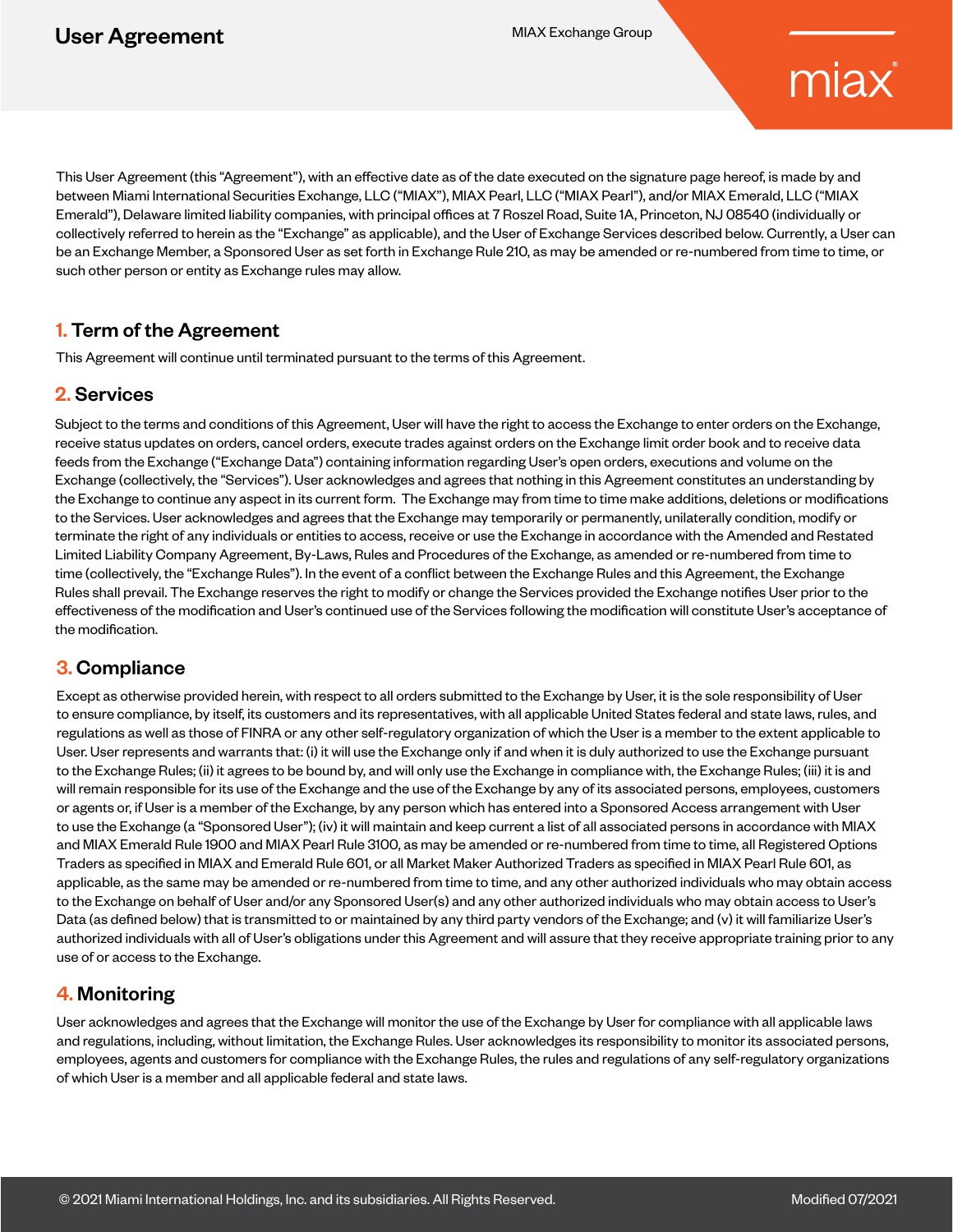## 5. Settlement of Transactions

User agrees that it is User's absolute, unconditional, and unassignable obligation, in connection with each securities transaction effected by User on the Exchange to ensure the timely delivery of the subject securities and/or funds as well as any required remittance of interest, dividend payments and/or other distributions in compliance with applicable laws and rules, including, without limitation, relevant rules under the Securities Exchange Act of 1934, as amended (the "Act") as well as the rules of any qualified clearing agency. User will promptly notify the Exchange in writing upon becoming aware of any material change in or to User's clearing arrangements. The Exchange retains the right to break any trade without liability to User or any of User's customers in accordance with Exchange Rule 521 (Nullification and Adjustment of Option Transactions Including Obvious Errors), as may be amended or re-numbered from time to time.

#### 6. Sponsored Users

Notwithstanding the Exchange's execution and delivery to User of a copy of this Agreement, if User is a Sponsored User, and not a member of the Exchange, as a condition to initiating and continuing access to the Exchange, User must enter into and maintain customer agreements with one or more sponsoring members of the Exchange establishing proper relationship(s) and account(s) through which User may trade on the Exchange. Such customer agreement(s) must incorporate the sponsorship provisions set forth in the Exchange Rules.

## 7. Connectivity

User is solely responsible for providing and maintaining all necessary electronic communications with the Exchange, including, wiring, computer hardware, software, communication's line access, and networking devices.

## 8. Market Data

User hereby grants to the Exchange and any of its third party vendors a non-exclusive, non-assignable, non-transferable, worldwide, irrevocable license to receive, to use and to store information and data that User or User's agent enters into the Exchange (collectively, the "User's Data") for the following purposes: as part of Exchange Data for performing self-regulatory functions; for internal commercial purposes (i.e., purposes that do not include disclosing, publishing, or distributing outside of the Exchange); and for use as part of Exchange market data products (i.e., products that include disclosure, publication, or distribution to third parties), provided that: (i) such market data products are provided in an aggregate manner that does not directly or indirectly identify User as the source of the information; and (ii) fees for any such market data products are filed with the Securities and Exchange Commission ("SEC") in accordance with the requirements of Section 19 of the Act. User further acknowledges and agrees that the Exchange may disclose to and use third party vendors who may receive and store User's Data for billing or other purposes from time to time and that the Exchange cannot guarantee that any third party vendor has adequate safeguards or that any safeguards will provide absolute protection and will not be breached and that, as a result, the User's Data will not be destroyed, lost, altered or disclosed. User hereby agrees to hold harmless the Exchange and any of its affiliates, parent, subsidiaries and their respective officers, directors, employees and agents, from and against any claims arising out of or relating to the destruction, loss, alteration or unauthorized disclosure of User's Data by such third party vendor or by or any other third party, including without limitation, damages, other monetary relief, costs and reasonable fees in connection therewith. Subject to the foregoing license, as between the Exchange and User, User retains all ownership and other rights associated with User's Data. No provision in this Agreement shall impair any right, interest, or use of User's Data granted by operation of SEC rules or any other rule or law. User represents and warrants that, with respect to User's Data: (i) User owns or has sufficient rights in and to User's Data to authorize the Exchange and any of its third party vendors to use User's Data to perform all obligations under this Agreement with respect thereto; (ii) use or delivery of User's Data by User or the Exchange or any of its third party vendors will not violate the proprietary rights (including, without limitation, any privacy rights) of any party; and (iii) use or delivery of User's Data by User or Exchange or any of its third party vendors will not violate any applicable law or regulation.

## 9. Restrictions on Use; Security

Unless otherwise required by law, User may not sell, lease, furnish or otherwise permit or provide access to the Exchange or any information or data made available therein (with the exception of User's Data) to any other entity or to any individual that is not User's associated persons, employee, customer, agent or Sponsored User. User accepts full responsibility for its employees', customers', agents' and Sponsored Users' use of the Exchange, which use must comply with the Exchange Rules and the User's obligations under this Agreement. User will take reasonable security precautions to prevent unauthorized use of or access to the Exchange, including unauthorized entry of information into the Exchange, or the information and data made available therein. Without limiting the generality of the foregoing, User shall insure that all internal use of Exchange Data: (i) clearly and prominently identify the information as originating from the Exchange where applicable; (ii) is adequately protected to prevent unauthorized access; and (iii) is not altered by User to make it materially incorrect or misleading in any way. User understands and agrees that User is responsible for any and all orders, trades and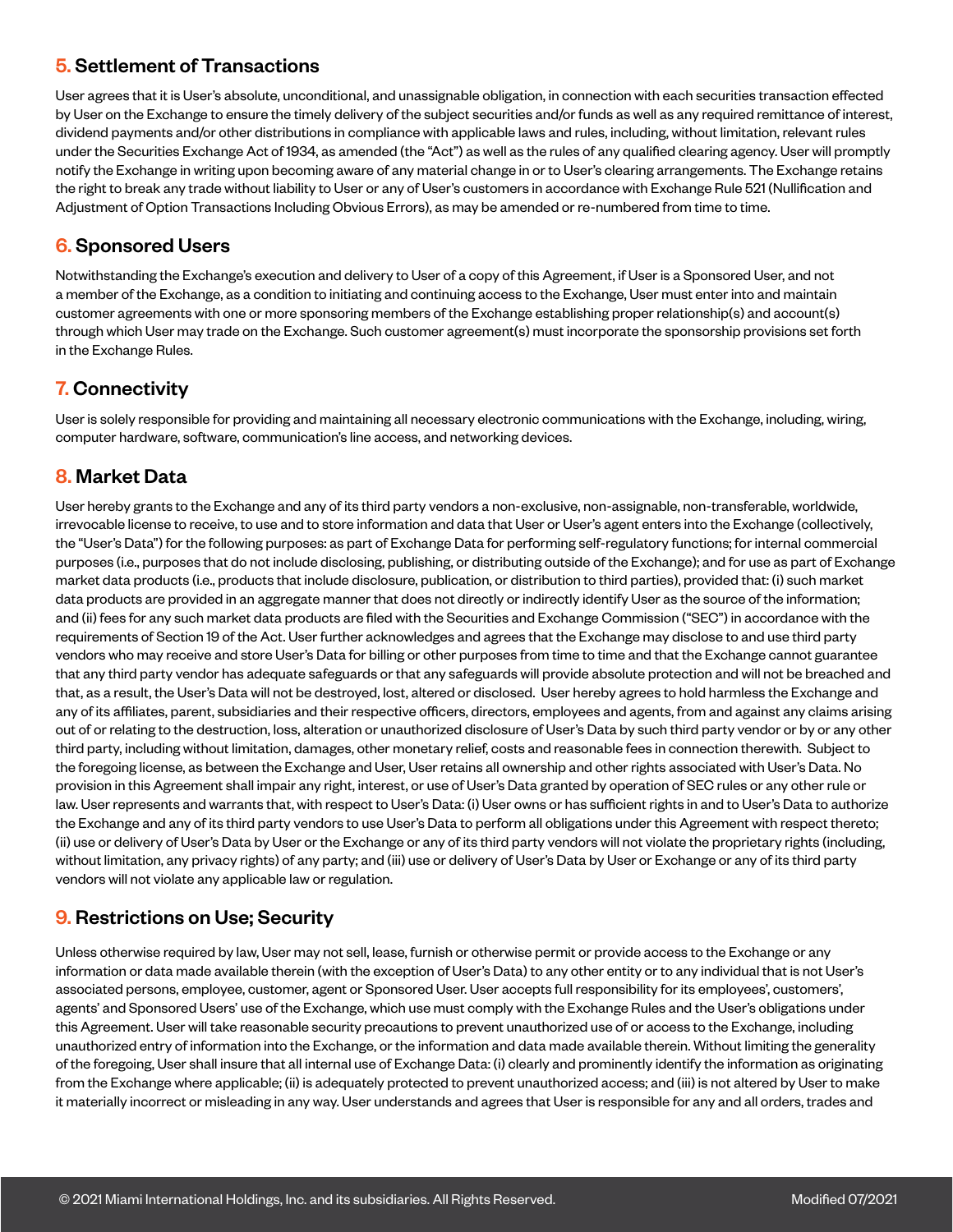other messages and instructions entered, transmitted or received under identifiers, passwords and security codes of User's authorized traders, and for the trading and other consequences thereof, except in the event of willful misconduct, fraud or a breach of this Agreement by the Exchange that results in unauthorized access by other parties. User may not convey, retransmit, republish or rebroadcast any Exchange Data to any outside party unless it signs and complies with a separate Exchange Data Vendor Agreement. Each party shall install and maintain at all times during the term of this Agreement a corporate "firewall" protecting its computer network in accordance with commercially reasonable specifications and standards. The Exchange shall not include in the operation of the Exchange or the Services provided under this Agreement any computer code designed to disrupt, disable, harm, or otherwise impede in any manner, including aesthetic disruptions or distortions, the operation of User's computer system, or any other associated software, firmware, hardware, computer system or network (sometimes referred to as "viruses" or "worms"), or that would disable such system or impair in any way its operation based on the elapsing of a period of time, advancement to a particular date or other numeral (sometimes referred to as "time bombs", "time locks", or "drop dead" devices), or any other similar harmful, malicious or hidden programs, procedures, routines or mechanisms which would cause such programs to cease functioning, or provide or allow unauthorized access to the User's system, or to damage or corrupt data, storage media, programs, equipment or communications, or otherwise interfere with operations. In addition, the Exchange shall implement a commercially reasonable method to intercept and block or delete any such viruses, worms, time bombs, time locks, drop dead devices or other malicious or harmful programs, procedures, routines or mechanisms, and carry out on a regular basis, no less frequently than monthly, and more frequently as reasonably required, a commercially reasonable method to scan its computer system and eliminate from it any such malicious or harmful programs, procedures, routines or mechanisms.

## 10. Information

(a) Confidentiality. Both parties acknowledge that: (i) the Exchange and the information and data made available therein, incorporate confidential and proprietary information developed, acquired by or licensed to the Exchange; and (ii) each party may receive or have access to other proprietary or confidential information disclosed and reasonably understood as confidential by the disclosing party (collectively, the "Information"). The receiving party will use the disclosing party's Information solely to perform its obligations under this Agreement including in the case of the Exchange any obligations performed through any of its third party vendors. The receiving party will take all precautions necessary to safeguard the confidentiality of the disclosing party's Information, including without limitation:(i) those taken by the receiving party to protect its own confidential information; and (ii) those which the disclosing party may reasonably request from time to time, the Exchange will not disclose the identity of User or User's customers to any of its other members or to any third parties in connection with orders, trades and other messages and instructions entered or executed by User on the Exchange, except as specifically authorized under this Agreement, including but not limited to any disclosure by the Exchange to any of its third party vendors, as required by a court or regulatory or self-regulatory authority with jurisdiction over Exchange or User, or to facilitate the clearance and settlement of a trade, or with written permission from User.

(b) Disclosure. The receiving party will not disclose, in whole or in part, the disclosing party's Information to any person, except as specifically authorized under this Agreement. User may not disclose any data or compilations of data made available to User by Exchange without the express, prior written authorization of the Exchange. The receiving party may also disclose Information in accordance with its regulatory obligations.

(c) Unauthorized Use or Disclosure. The parties acknowledge that any unauthorized use or disclosure of the disclosing party's Information may cause irreparable damage to the disclosing party. If an unauthorized use or disclosure occurs, the receiving party will immediately notify the disclosing party and take at its expense all steps necessary to recover the disclosing party's Information and to prevent its subsequent unauthorized use or dissemination, including availing itself of actions for seizure and injunctive relief. If the receiving party fails to take these steps in a timely and adequate manner, the disclosing party may take them at the receiving party's expense, and the receiving party will provide the disclosing party with its reasonable cooperation in such actions that the disclosing party may request.

(d) Limitation. The receiving party will have no confidentiality obligation with respect to any portion of the disclosing party's Information that: (i) the receiving party independently developed before receiving the Information from the disclosing party; (ii) the receiving party lawfully obtained from a third party under no obligation of confidentiality; (iii) is or becomes available to the public other than as a result of an act or omission of the receiving party or any of its employees; or (iv) the receiving party is compelled to disclose by law, regulation or legal process provided by a court of competent jurisdiction or other governmental entity to whose jurisdiction the receiving party is subject.

## 11. Obvious and Catastrophic Errors Policy

User has read and agrees to the terms stipulated in Exchange Rule 521 (Nullification and Adjustment of Options Transactions Including Obvious Errors), as may be amended or re-numbered from time to time.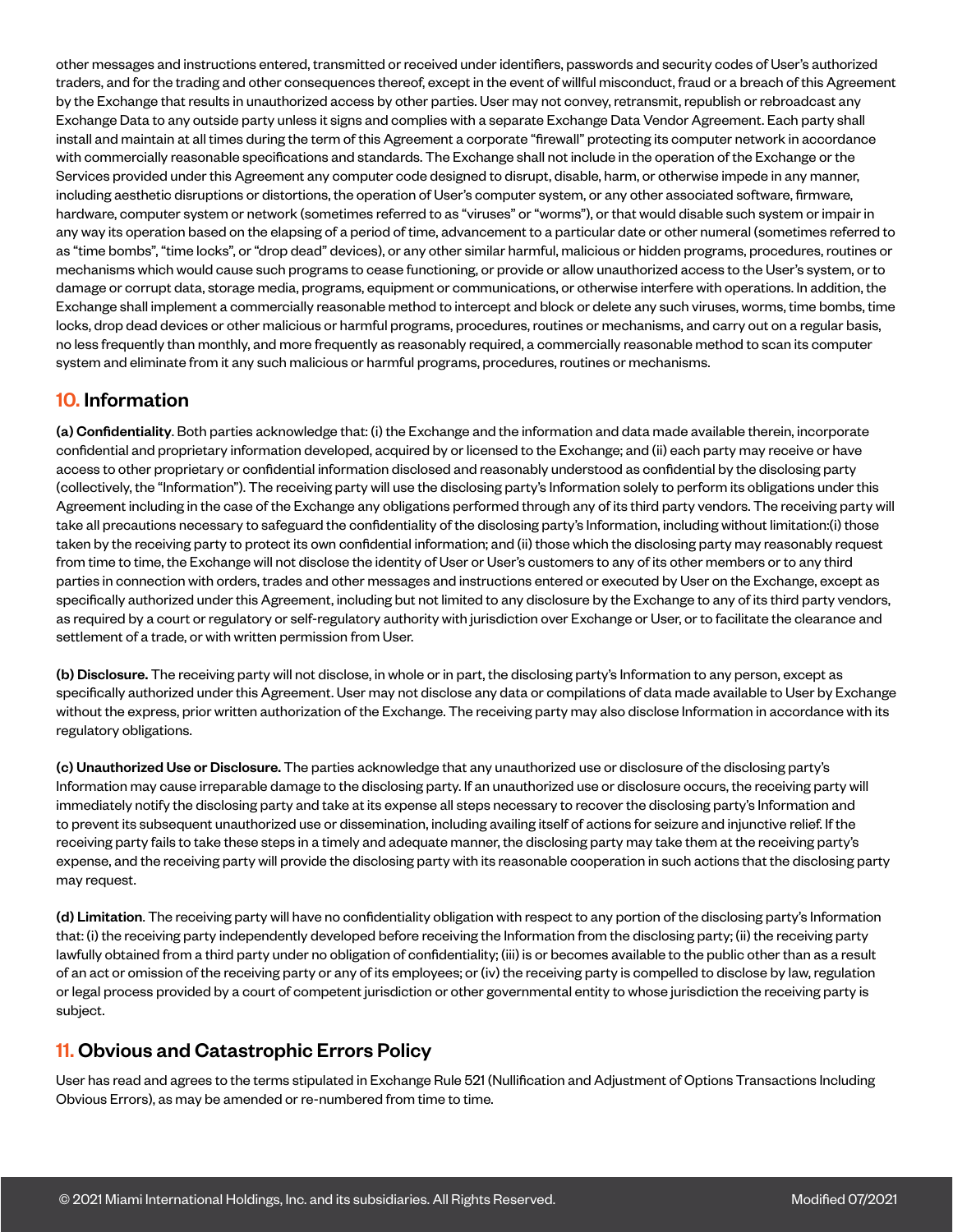## 12. Corporate Names; Proprietary Rights

The Exchange and User each acknowledge and agree that the Exchange and User each have proprietary rights in their respective trade names, trademarks, service marks, logos, copyrights and patents, registered or unregistered (collectively, the "Marks"). The Exchange and User each agree that they shall not use the other party's Marks in any way that would infringe upon the rights of the other Party. Further, this Agreement shall not grant either party the right to use the other party's Marks in any marketing, promotional or other materials without the prior review and written consent of the other party.

#### 13. Fees

By signing this Agreement, User agrees to make timely payment of all system usage fees, as may be set forth in the Exchange Rules, Fee Schedule or posted on the Exchange's web site, as well as any applicable late fees for the failure to make payment within the required time period. Fees are payable within 30 days of the invoice date. User will be solely responsible for any and all telecommunications costs and all other expenses incurred in linking to, and maintaining its link to, the Exchange. Failure to make payments within 30 days from the invoice date may result in suspension or termination of Services. User agrees to pay the Exchange a late charge in the amount of 1% per month on all past due amounts that are not the subject of a legitimate and bona fide dispute. Subject to the Act, the Exchange reserves the right to change its Fee Schedule with 48 hours prior notice to User (delivered via e-mail and posted to the Exchange web site). The provisions of this Section will survive the termination of this Agreement.

## 14. DISCLAIMER OF WARRANTY

THE SERVICES ARE PROVIDED AS-IS, WITHOUT WARRANTIES, EXPRESS OR IMPLIED, INCLUDING, BUT NOT LIMITED TO, ANY IMPLIED CONDITIONS OR WARRANTIES OF MERCHANTABILITY OR FITNESS FOR A PARTICULAR USE OR PURPOSE, ANY IMPLIED WARRANTY ARISING FROM TRADE USAGE, COURSE OF DEALING OR COURSE OF PERFORMANCE, AND OF ANY OTHER WARRANTY OR OBLIGATION WITH RESPECT TO THE SYSTEM OR ANY SOFTWARE OR OTHER MATERIALS MADE AVAILABLE TO USER AND ALL SUCH OTHER WARRANTIES ARE HEREBY DISCLAIMED. THERE IS NO GUARANTY THAT THE SERVICES PROVIDED BY THE EXCHANGE WILL MEET THE USER'S REQUIREMENTS, BE ERROR FREE, OR OPERATE WITHOUT INTERRUPTION. THE EXCHANGE GIVES NO WARRANTIES OF ANY KIND AS TO THE FITNESS, CAPACITY, OR CONDUCT OF ANY OTHER PERSON HAVING ACCESS TO THE EXCHANGE AND SHALL NOT BE HELD LIABLE TO OR THROUGH USER OR OTHERWISE FOR ANY THIRD PARTY VENDOR ACTIONS OR OMISSIONS RELATING TO USER'S DATA AND FOR ANY CLAIMS ARISING OUT OF OR RELATING TO THE DESTRUCTION, LOSS, ALTERATION OR UNAUTHORIZED DISCLOSURE OF USER'S DATA BY SUCH THIRD PARTY VENDOR, INCLUDING WITHOUT LIMITATION, DAMAGES, OTHER MONETARY RELIEF, COSTS AND REASONABLE FEES IN CONNECTION THEREWITH, AND FOR ANY USE OR ABUSE WHATSOEVER OF THE EXCHANGE BY ANOTHER PERSON HAVING ACCESS TO THE EXCHANGE, INCLUDING, WITHOUT LIMITATION, ANY FAILURE TO CONCLUDE TRANSACTIONS OR OBSERVE APPLICABLE MARKET REGULATIONS OR CONVENTIONS OR TO PAY REQUISITE TAXES OR OTHER CHARGES ON ANY TRANSACTIONS OR TO OTHERWISE ACT LAWFULLY.

# 15. NO LIABILITY FOR TRADES

ABSENT GROSS NEGLIGENCE, FRAUD OR WILLFUL MISCONDUCT BY THE EXCHANGE OR A CLAIM ARISING OUT OF THE EXCHANGE'S INDEMNIFICATION OBLIGATION, USER UNDERSTANDS AND AGREES THAT: (i) THE EXCHANGE IS NOT DIRECTLY OR INDIRECTLY A PARTY TO OR A PARTICIPANT IN ANY TRADE OR TRANSACTION ENTERED INTO OR OTHERWISE CONDUCTED THROUGH THE EXCHANGE; AND (ii) THE EXCHANGE IS NOT LIABLE IN ANY MANNER TO ANY PERSON (INCLUDING WITHOUT LIMITATION USER AND ANY PERSON FOR WHOM USER IS AUTHORIZED TO TRADE OR ACT) FOR THE FAILURE OF ANY PERSON ENTERING INTO A TRADE OR TRANSACTION BY MEANS OF THE EXCHANGE TO PERFORM SUCH PERSON'S SETTLEMENT OR OTHER OBLIGATIONS UNDER SUCH TRADE OR TRANSACTION. ABSENT GROSS NEGLIGENCE, FRAUD OR WILLFUL MISCONDUCT BY THE EXCHANGE OR A CLAIM ARISING OUT OF EXCHANGE'S INDEMNIFICATION OBLIGATION, NEITHER THE EXCHANGE, NOR ANY OF ITS AGENTS, AFFILIATES OR LICENSORS WILL BE LIABLE FOR ANY LOSSES, DAMAGES, OR OTHER CLAIMS, ARISING OUT OF THE EXCHANGE OR ITS USE AND ANY LOSSES, DAMAGES, OR OTHER CLAIMS, RELATED TO A FAILURE OF THE EXCHANGE TO DELIVER, DISPLAY, TRANSMIT, EXECUTE, COMPARE, SUBMIT FOR CLEARANCE AND SETTLEMENT, OR OTHERWISE PROCESS AN ORDER, MESSAGE, OR OTHER DATA ENTERED INTO, OR CREATED BY, THE EXCHANGE WILL BE ABSORBED BY THE USER THAT ENTERED THE ORDER, MESSAGE OR OTHER DATA INTO THE EXCHANGE. NOTWITHSTANDING THE FOREGOING, THE EXCHANGE MAY BE LIABLE TO USER TO THE EXTENT SUCH LIABILITY ARISES BASED ON THE EXCHANGE RULE 527 (EXCHANGE LIABILITY), AS SUCH RULE MAY BE AMENDED OR RE-NUMBERED FROM TIME TO TIME.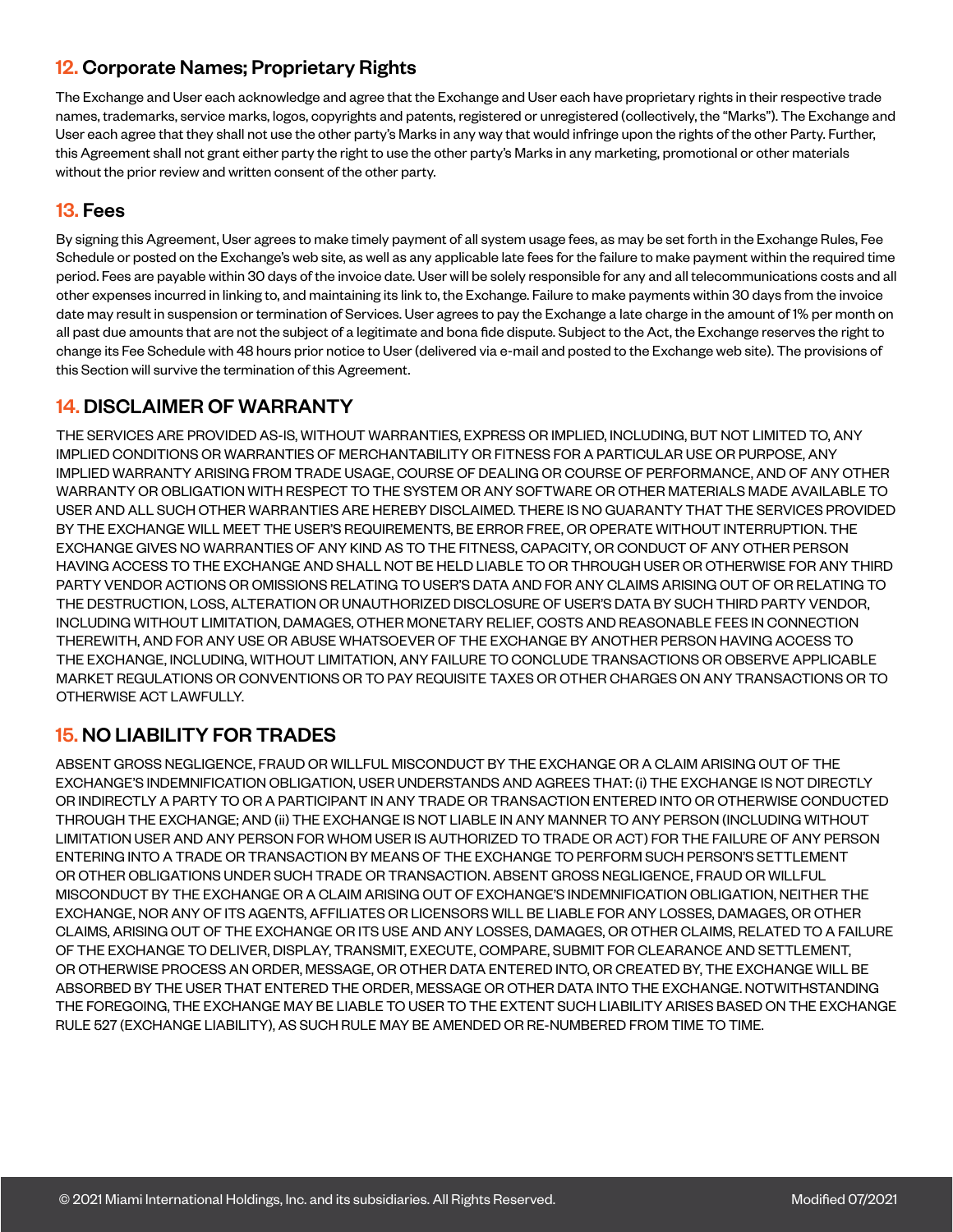## 16. NO CONSEQUENTIAL DAMAGES

ABSENT FRAUD OR WILLFUL MISCONDUCT BY THE EXCHANGE OR A CLAIM ARISING OUT OF THE EXCHANGE'S INDEMNIFICATION OBLIGATION, UNDER NO CIRCUMSTANCES WILL THE EXCHANGE OR ITS AGENTS, AFFILIATES OR LICENSORS BE LIABLE FOR ANY LOSS, DAMAGE, CLAIM OR EXPENSE, INCLUDING WITHOUT LIMITATION ANY DIRECT, CONSEQUENTIAL, INDIRECT, SPECIAL, PUNITIVE OR INCIDENTAL DAMAGES OR LOST PROFITS, WHETHER FORESEEABLE OR UNFORESEEABLE, BASED ON USER'S CLAIMS OR THE CLAIMS OF ITS CUSTOMERS, EMPLOYEES OR AGENTS (INCLUDING, BUT NOT LIMITED TO, CLAIMS FOR LOSS OF DATA, INCLUDING USER'S DATA, GOODWILL, USE OF MONEY OR USE OF THE EXCHANGE, INTERRUPTION IN USE OR AVAILABILITY OF THE EXCHANGE, STOPPAGE OF OTHER WORK OR IMPAIRMENT OF OTHER ASSETS), ARISING OUT OF BREACH OR FAILURE OF EXPRESS OR IMPLIED WARRANTY, BREACH OF CONTRACT, MISREPRESENTATION, NEGLIGENCE, STRICT LIABILITY IN TORT OR OTHERWISE. THIS SECTION WILL NOT APPLY ONLY WHEN AND TO THE EXTENT THAT APPLICABLE LAW SPECIFICALLY REQUIRES LIABILITY, DESPITE THE FOREGOING EXCLUSION AND LIMITATION. NOTWITHSTANDING THE FOREGOING, THE EXCHANGE MAY BE LIABLE TO USER TO THE EXTENT SUCH LIABILITY ARISES BASED ON THE EXCHANGE RULE CURRENTLY NUMBERED 527 (EXCHANGE LIABILITY), AS SUCH RULE MAY BE AMENDED OR RE-NUMBERED FROM TIME TO TIME.

## 17. Indemnification by User

User agrees to indemnify and hold harmless the Exchange, its owners, subsidiaries, affiliates, officers, directors, employees, agents, and any related persons and entities, from and against all expenses and costs and damages (including any reasonable legal fees and expenses), direct, consequential, and/or incidental in nature, claims, demands, proceedings, suits, and actions, and all liabilities resulting from, in connection with, or arising out of any failure by User, for any reason, fraudulent, negligent or otherwise, to comply with its obligations under this agreement and for any loss or claim which may arise from a claim that one or more trades or orders in securities placed by User with the Exchange were in violation of any state or federal securities law or the Exchange Rules unless such expenses, costs, damages, claims, demands, proceedings, suits, actions, or liabilities arise from the Exchange's willful misconduct, fraud or breach of the Exchange's obligations under this Agreement.

## **18. Indemnification by Exchange**

The Exchange agrees to indemnify, defend and hold harmless User and its subsidiaries, affiliates and its and their respective officers, directors, employees, and agents from and against all expenses and costs and damages (including any legal fees and expenses), direct, consequential, and/or incidental in nature, claims, demands, proceedings, suits, and actions, and all liabilities resulting from, in connection with, or arising out of any third party claim that the Exchange or the Services, or User's use thereof, infringes any copyright, patent, trademark, trade secret or other intellectual property right.

## 19. Termination

The User or Exchange may terminate this Agreement or any part of the Services upon 30 days written notice to the other party. In addition, the Exchange may suspend or terminate the Services to User immediately if it determines, in the Exchange's sole reasonable determination, that: (i) User has breached any material term of this Agreement; (ii) User is engaged in activities that the Exchange determines to be detrimental to the Exchange or its members; (iii) User poses a credit risk to the Exchange; (iv) User is retransmitting or republishing Exchange Data without the prior approval of the Exchange; (v) User has violated any Exchange Rules; or (vi) User ceases to be a member in good standing with the Exchange. Upon the termination of this Agreement for any reason, all rights granted to User hereunder will cease. The following Sections will survive the termination or expiration of this Agreement for any reason: 8, 9, 10, 12, 13, 14, 15, 16, 17, 18, 19, 24 and 26. In no event will termination of this Agreement relieve User of any obligations incurred prior to the termination or through its use of or connection to the Exchange.

## 20. Acknowledgement of SRO Obligations

The Exchange represents: (i) that the Exchange is registered with the SEC as a national securities exchange pursuant to Section 6 of the Act; (ii) that the Exchange has a statutory obligation to protect investors and the public interest, and to ensure that quotation information supplied to investors and the public is fair and informative, and not discriminatory, fictitious or misleading; (iii) that Section 19(g)(1) of the Act mandates that the Exchange, as a self-regulatory organization, comply with the Act; and (iv) that the Exchange has jurisdiction over its members to enforce compliance with the Act as well as the rules, regulations and interpretations of the Exchange. Accordingly, User agrees that the Exchange, when required to do so in fulfillment of its statutory obligations, may, in accordance with Exchange Rules, temporarily or permanently, unilaterally condition, modify or terminate the right of any or all individuals or entities, including User, to receive or use the Services. Exchange shall undertake reasonable efforts to notify User of any such condition, modification or termination, and User shall promptly comply with any requirement that may be contained in such notice within such period of time as may be determined in good faith by the Exchange to be necessary and consistent with its statutory obligations. Any individual or entity that receives such a notice shall have available to it such procedural protections as are provided to it by the Act and the applicable rules thereunder and Exchange Rules.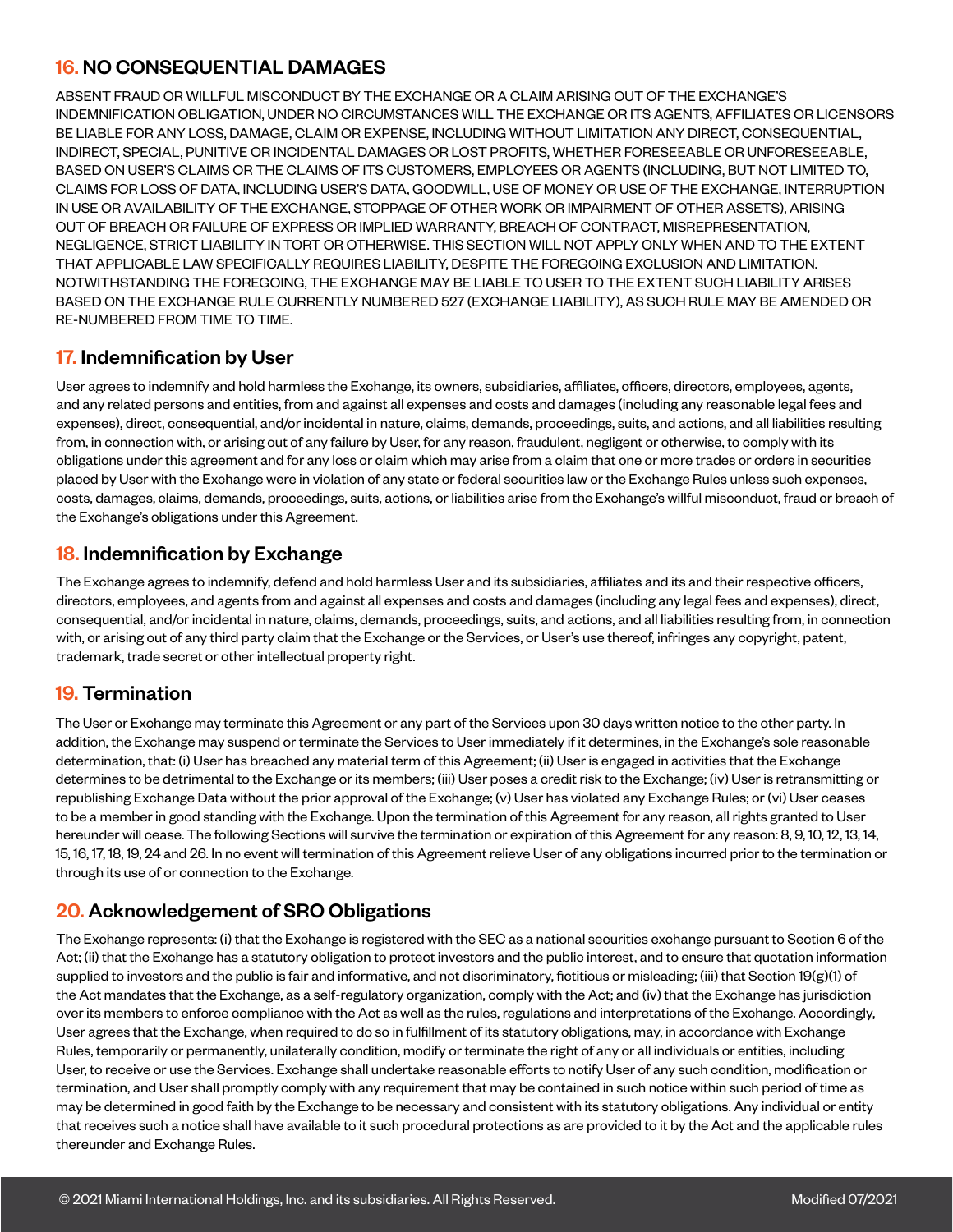#### 21. Assignment

User's license to use the Services during the term of this Agreement is personal, nonexclusive and nontransferable. User shall not assign, delegate or otherwise transfer this Agreement or any of its rights or obligations hereunder without the Exchange's prior approval, which will not be unreasonably withheld. The Exchange may, as permitted by the Act, assign or transfer this agreement or any of its rights or obligations hereunder to a related or unrelated party upon notice to User.

#### 22. Force Majeure

Neither party to this Agreement will be liable for delay or failure to perform its obligations hereunder (other than a failure to pay amounts when due) caused by an event that is beyond the party's control; provided, however, that such party will not have contributed in any way to such event.

#### 23. Severability

Each provision of this Agreement will be deemed to be effective and valid under applicable law, but if any provision of this Agreement is determined to be invalid, void, or unenforceable under any law, rule, administrative order or judicial decision, that determination will not affect the validity of the remaining provisions of this Agreement.

#### 24. Arbitration

In connection with the following agreement to arbitrate, each party understands that: (i) arbitration is final and binding on the parties; (ii) the parties are waiving their right to seek remedies in court, including the right to jury trial; (iii) pre-arbitration discovery is generally more limited than and different from court proceedings; (iv) the arbitrators' award is not required to include factual findings or legal reasoning, and any party's right to appeal or seek modification of rulings by the arbitrators is strictly limited; and (v) the panel of arbitrators will typically include a minority of arbitrators who were or are affiliated with the securities industry. Subject to the preceding disclosures, each party agrees that any controversy arising out of or relating to this Agreement or the breach thereof will be resolved and settled by arbitration in accordance with the Commercial Arbitration Rules of the American Arbitration Association or in accordance with such other rules and procedures as are agreed to by the parties. The arbitration proceeding shall be conducted in New York, New York, unless otherwise agreed to by the parties. Judgment upon arbitration may be entered in any court, state or federal, having jurisdiction; provided, however, that nothing herein will prevent either party from: (i) petitioning a regulatory body regarding a matter in question over which the regulatory body has administrative jurisdiction; or (ii) pursuing injunctions before any administrative or judicial forum provided that all monetary and other relief is submitted for arbitration.

#### 25. Amendment

The Exchange may amend any term or condition of this Agreement on sixty (60) days' written notice to User (which notice may be provided by way of a circular issued to Members generally). The Exchange will use commercially reasonable efforts to provide User with at least sixty (60) days' notice of any material modification, addition, or deletion to such items, except to the extent a shorter period is: (i) required due to any situation that necessitates modifications, additions, or deletions on an accelerated basis or otherwise precludes advance notice, or (ii) required pursuant to an order of a court or an arbitrator or by a regulatory agency.

#### 26. Miscellaneous

All notices or approvals required or permitted under this Agreement must be given in writing to the Exchange at the address specified above or to User at its last reported principal office address. Any waiver or modification of this Agreement will not be effective unless executed in writing and signed by the other party. This Agreement will bind each party's successors-in-interest. This Agreement will be governed by and interpreted in accordance with the internal laws of the State of New York, USA. For all matters not subject to Section 24 (Arbitration) above, both parties submit to the jurisdiction of the state and federal courts in and for the State of New York, USA for the resolution of any dispute arising under this Agreement. If any provision of this Agreement is held to be unenforceable, in whole or in part, such holding will not affect the validity of the other provisions of this Agreement. This Agreement, together with the applicable Exchange Rules, constitutes the complete and entire statement of all conditions and representations of the agreement between the Exchange and User with respect to its subject matter and supersedes all prior writings or understandings.